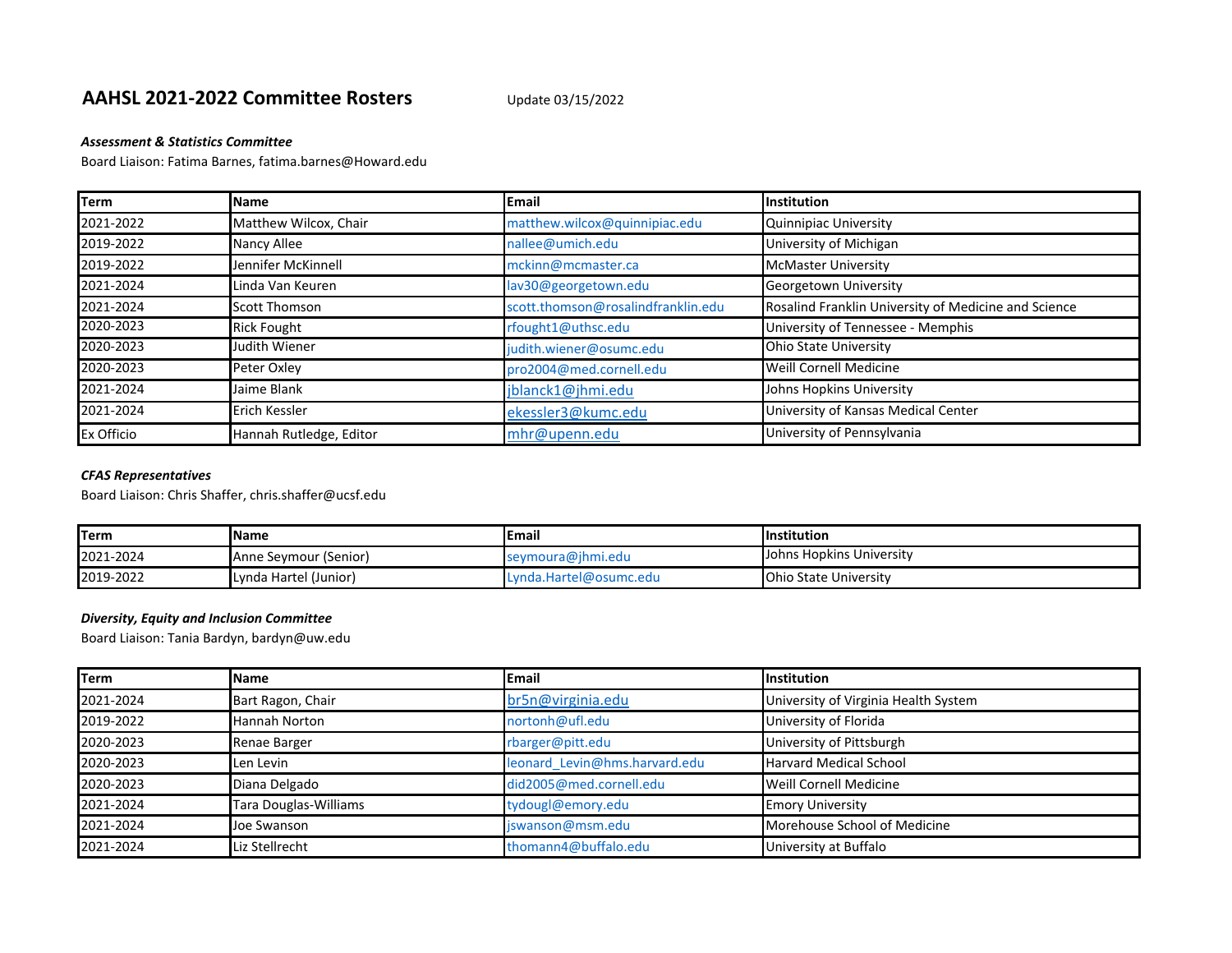| 1202.<br>21-2024 | <b>Darlene</b><br>Ð<br>シコトレー<br>' Kellv<br>FAINEL | <b>ONI</b><br>$\sim$<br>t.euu | ್& Science<br>Drew<br>University of<br>icine<br>.cnar<br>,,,,,,<br>vicui<br>162. 11. |
|------------------|---------------------------------------------------|-------------------------------|--------------------------------------------------------------------------------------|

#### *Joint Legislative Task Force*

Board Liaison: Melissa De Santis, melissa.desantis@cuanschutz.edu

| <b>Term</b> | <b>I</b> Name            | <b>Email</b>                   | <b>Institution</b>                  |
|-------------|--------------------------|--------------------------------|-------------------------------------|
| 2019-2023   | <b>Philip Walker</b>     | philip.d.walker@vanderbilt.edu | Vanderbilt University               |
| 2019-2023   | <b>Joy Summers-Ables</b> | joy-summers@ouhsc.edu          | Univ of Oklahoma                    |
| 2020-2023   | Maggie Ansell, Chair     | meansell@ufl.edu               | University of Florida               |
| 2021-2025   | Uill Deaver              | jilld@uab.edu                  | University of Alabama at Birmingham |

#### *Future Leadership Committee*

Board Liaison: Kelly Gonzalez, Kelly.Gonzalez@UTSouthwestern.edu

| <b>Term</b> | <b>Name</b>                     | <b>IEmail</b>                  | Institution                           |
|-------------|---------------------------------|--------------------------------|---------------------------------------|
| 2019-2023   | Terrie Wheeler, Chair           | tew2004@med.cornell.edu        | <b>Weil Cornell Medicine</b>          |
| 2021-2024   | Rose Bland, Chair Designate     | rbland@usf.edu                 | University of South Florida           |
| 2019-2022   | Dale Prince                     | jprin2@lsuhsc.edu              | Louisiana State Univ New Orleans      |
| 2019-2022   | Catherine Soehner               | catherine.soehner@utah.edu     | University of Utah                    |
| 2021-2024   | Philip Walker                   | philip.d.walker@vanderbilt.edu | Vanderbilt University                 |
| 2021-2024   | Amy Blevins                     | aeblevin@iu.edu                | Indiana University School of Medicine |
| 2021-2024   | Rikke Ogawa                     | rikke.ogawa@library.ucla.edu   | <b>UCLA</b>                           |
| 2021-2023   | Robin Champieux                 | champieu@ohsu.edu              | Oregon Health & Science University    |
| 2021-2023   | Dede Rios                       | dmrios1@uiwtx.edu              | University of the Incarnate Word      |
| 2021-2023   | Janet Crum                      | janetcrum@arizona.edu          | University of Arizona                 |
| 2021-2023   | Heidi Heilemann, Past Chair     | heidih@stanford.edu            | <b>Stanford Medicine</b>              |
|             | Pat Thibodeau, Program Director | plthibodeau@gmail.com          | NLM/AAHSL Leadership Fellows Program  |

### *Nominating Committee*

Board Liaison: n/a incoming president always chairs

| lTerm | <b>I</b> Name                 | <b>IEmail</b>                   | <b>Institution</b>                             |
|-------|-------------------------------|---------------------------------|------------------------------------------------|
|       | 2021 Stephanie Fulton         | s-fulton@tamu.edu               | Texas A&M University                           |
|       | 2021 Joev Nicholson           | Joseph.Nicholson@nyulangone.org | NYU Langone Health                             |
|       | 2021 Melissa De Santis, Chair | melissa.desantis@cuanschutz.edu | University of Colorado Anschutz Medical Campus |

*Program & Education Committee*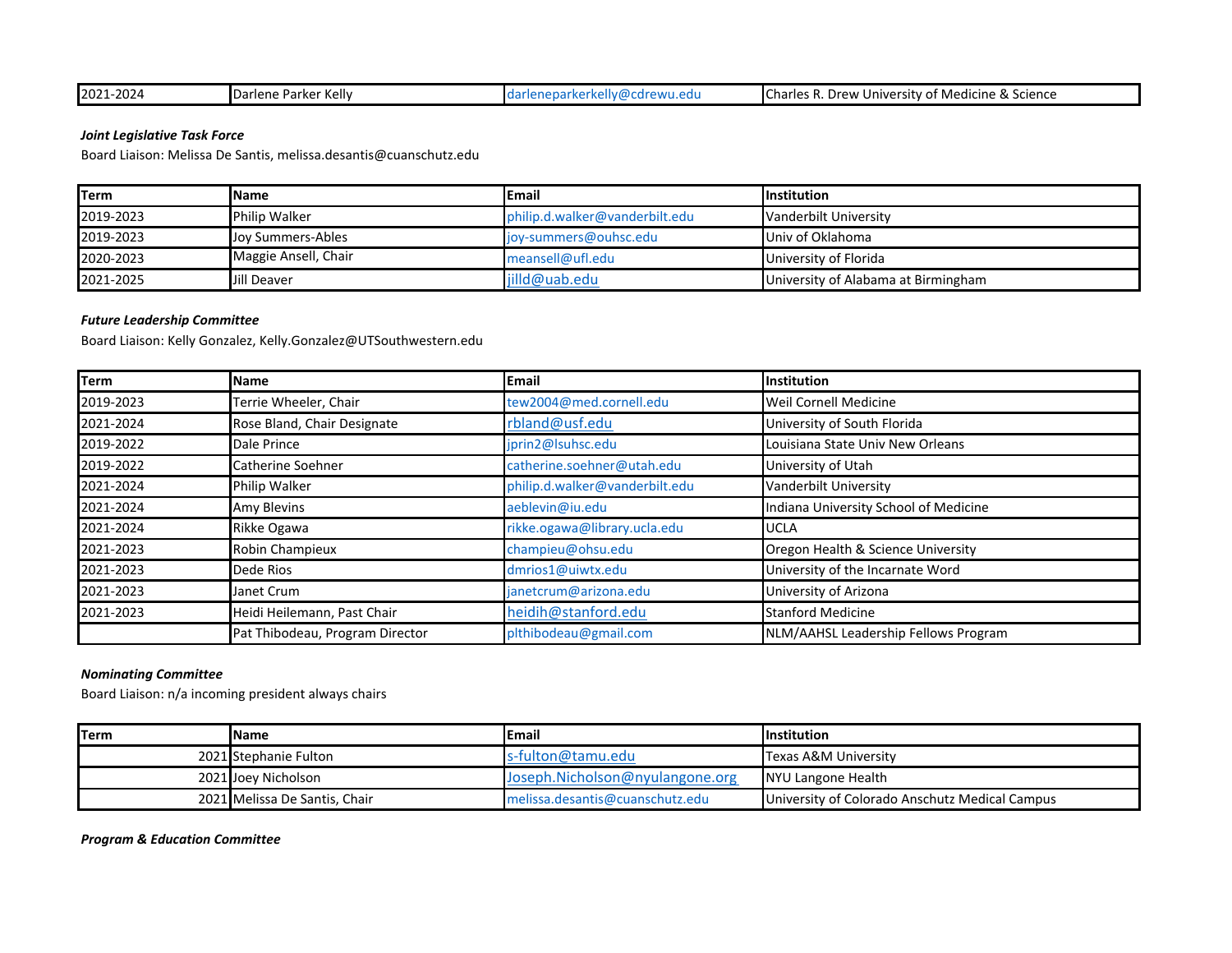#### *Board Liaison: Nadine Dexter, nadine@ucf.edu*

| <b>Term</b> | Name                 | <b>IEmail</b>                        | <b>Institution</b>                                   |
|-------------|----------------------|--------------------------------------|------------------------------------------------------|
| 2020-2023   | Colleen Cuddy, Chair | ccuddy@stanford.edu                  | <b>Stanford University</b>                           |
| 2019-2022   | Kris Alpi            | alpi@ohsu.edu                        | Oregon Health and Science University                 |
| 2019-2022   | Martha Earl          | Mearl@utmck.edu                      | University of Tennessee - Knoxville                  |
| 2020-2023   | Kate Flewelling      | flewkate@bu.edu                      | <b>Boston University Medical Campus</b>              |
| 2020-2023   | Charlotte Beyer      | charlotte.beyer@rosalindfranklin.edu | Rosalind Franklin University of Medicine and Science |
| 2021-2024   | <b>Gary Atwood</b>   | gatwood@uvm.edu                      | University of Vermont                                |
| 2021-2024   | Erinn Espinall       | aspin005@umn.edu                     | University of Minnesota, Twin Cities                 |
| 2021-2024   | <b>Denise Hersey</b> | denise.hersey@uvm.edu                | University of Vermont                                |
| 2021-2024   | Janna Lawrence       | janna-lawrence@uiowa.edu             | University of Iowa                                   |

## *Scholarly Communication*

*Board Liaison: Gabe Rios, grrios@iu.edu*

| <b>Term</b> | Name                 | Email                              | Institution                                                    |
|-------------|----------------------|------------------------------------|----------------------------------------------------------------|
| 2019-2022   | Rikke Ogawa          | rikke.ogawa@library.ucla.edu       | University of California - Los Angeles                         |
| 2019-2022   | Jamie Saragossi      | jamie.saragossi@stony brook.edu    | <b>Stony Brook University NY</b>                               |
| 2020-2023   | Susan Kendall, Chair | skendall@msu.edu                   | Michigan State University                                      |
| 2020-2023   | Joanne Muellenbach   | jmuellenbach@chsu.edu              | California Health Sciences University                          |
| 2020-2023   | Beth Ketterman       | kettermane@ecu.edu                 | <b>East Carolina University</b>                                |
| 2020-2023   | Erika Sevetson       | erika sevetson@brown.edu           | <b>Brown University</b>                                        |
| 2021-2024   | Devon Olson          | devon.olson.2@und.edu              | University of North Dakota, School of Medicine & Health Scienc |
| 2021-2024   | Daniel Castillo      | Daniel_Castillo@urmc.rochester.edu | University of Rochester Medical Center                         |
| 2021-2024   | <b>Beth Whipple</b>  | ewhipple@iu.edu                    | Indiana University School of Medicine                          |

# *Implementation Task Force, CBME*

*Board Liaison: Gabe Rios, grrios@iu.edu*

| <b>ITerm</b> | <b>Name</b>        | Email                    | <b>Institution</b>                                     |
|--------------|--------------------|--------------------------|--------------------------------------------------------|
| 2021-2022    | Amy Blevins, Chair | aeblevin@iu.edu          | Indiana University School of Medicine                  |
| 2021-2022    | Lisa Beinhoff      | Lisa.Beinhoff@TTUHSC.EDU | Texas Tech University Health Sciences Center - El Paso |
| 2021-2022    | Laura Zeigen       | zeigenl@ohsu.edu         | Oregon Health and Sciences University Library          |
| 2021-2022    | Roger Russell      | russellr@ecu.edu         | <b>East Carolina University</b>                        |
| 2021-2022    | Cathy Pepper       | cpepper@tamu.edu         | <b>Texas A&amp;M University</b>                        |
| 2021-2022    | John Cyrus         | cyrusjw@vcu.edu          | Virginia Commonwealth University                       |